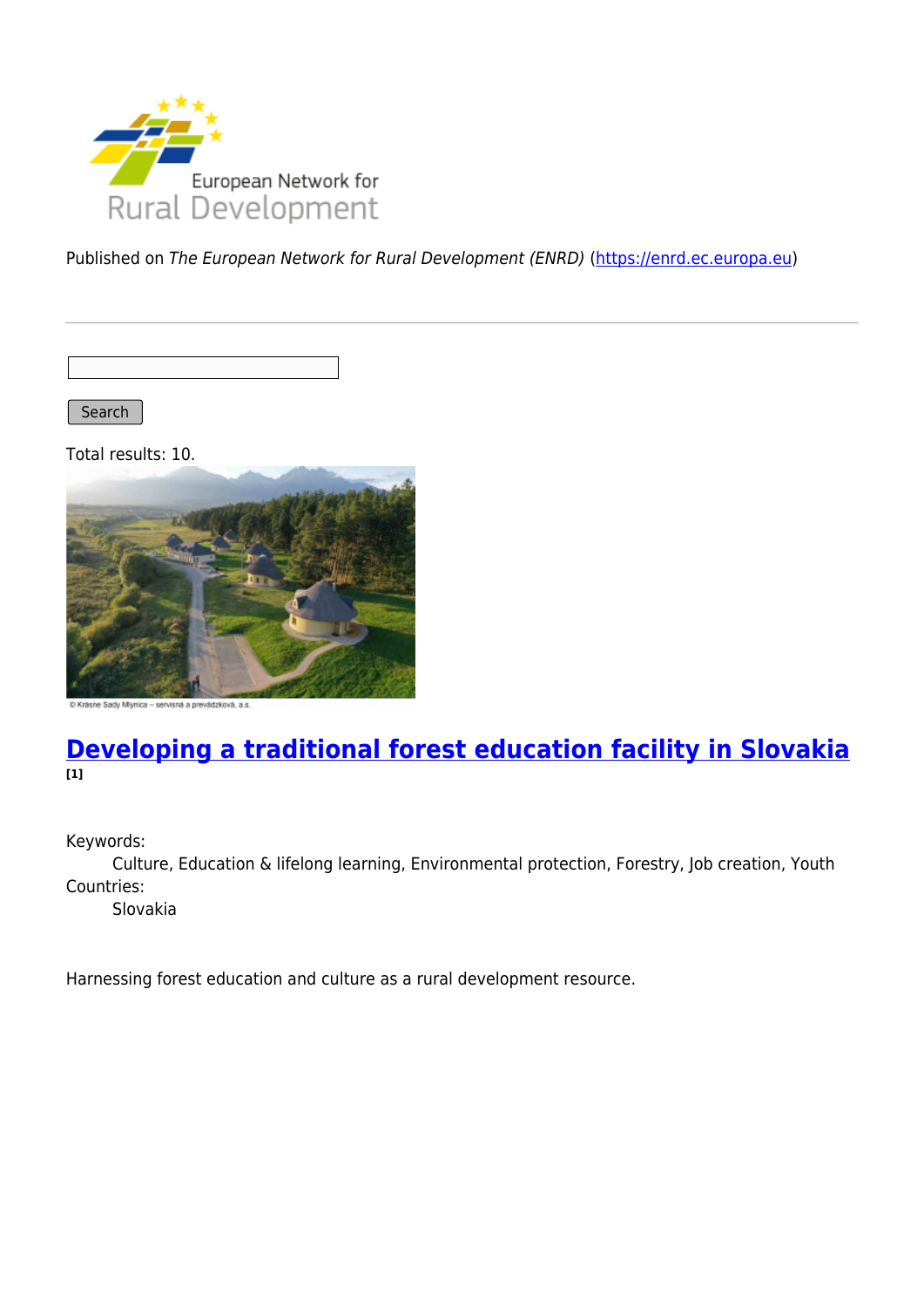

D Vladislav Paľuril

# **[Young Farmer Vladislav Paľurik](https://enrd.ec.europa.eu/projects-practice/young-farmer-vladislav-palurik_en) [2]**

Keywords:

Agriculture, Competitiveness, Family farming, Job creation, Young farmers Countries:

Slovakia

CAP funds support generation renewal in rural Slovakia.



# **[Koronya Horticulture – developing a start-up business in](https://enrd.ec.europa.eu/projects-practice/koronya-horticulture-developing-start-business-horticulture_en) [horticulture](https://enrd.ec.europa.eu/projects-practice/koronya-horticulture-developing-start-business-horticulture_en) [3]**

Keywords:

Competitiveness, Direct marketing, Entrepreneurship, Rural business, Women, Young farmers Countries:

Hungary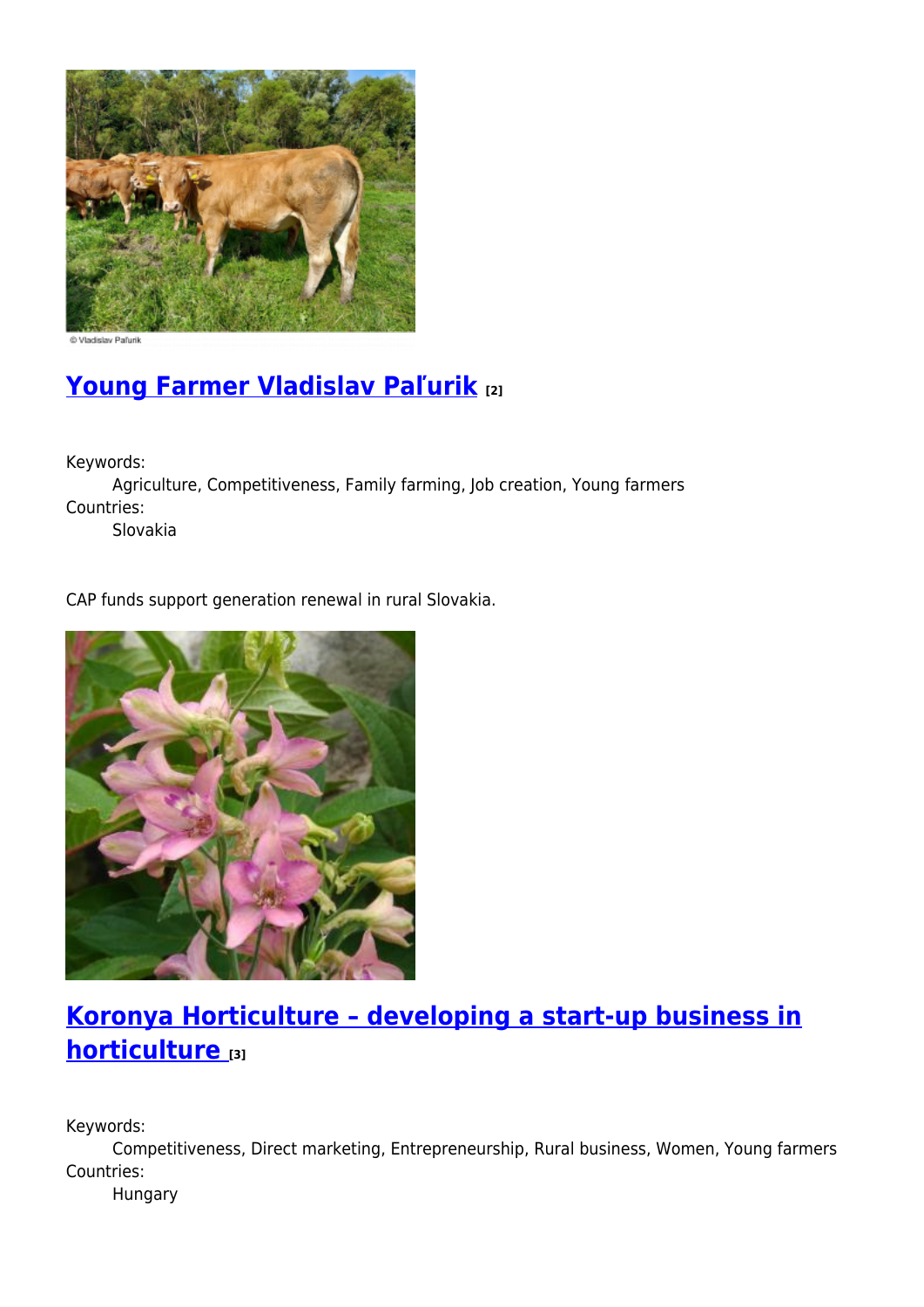A female entrepreneur used Rural Development Programme (RDP) support for young farmers to grow her business of producing herbs and container ornamental plants.



# **[High quality pension offering beer wellness services in](https://enrd.ec.europa.eu/projects-practice/high-quality-pension-offering-beer-wellness-services-rajecke-teplice_en) [Rajecke Teplice](https://enrd.ec.europa.eu/projects-practice/high-quality-pension-offering-beer-wellness-services-rajecke-teplice_en) [4]**

Keywords:

Entrepreneurship, Food & Drink, Healthcare, Job creation, Rural business, Rural SMEs, Tourism Countries:

Slovakia

The reconstruction of an old villa to create high quality tourist accommodation offering spa and beer wellness services.



## **[La Tournerie - 11 young agronomists starting up together in](https://enrd.ec.europa.eu/projects-practice/la-tournerie-11-young-agronomists-starting-together-agriculture_en) [agriculture](https://enrd.ec.europa.eu/projects-practice/la-tournerie-11-young-agronomists-starting-together-agriculture_en) [5]**

Keywords:

Agriculture, Animal husbandry, Competitiveness, Job creation, Organic farming, Young farmers Countries:

France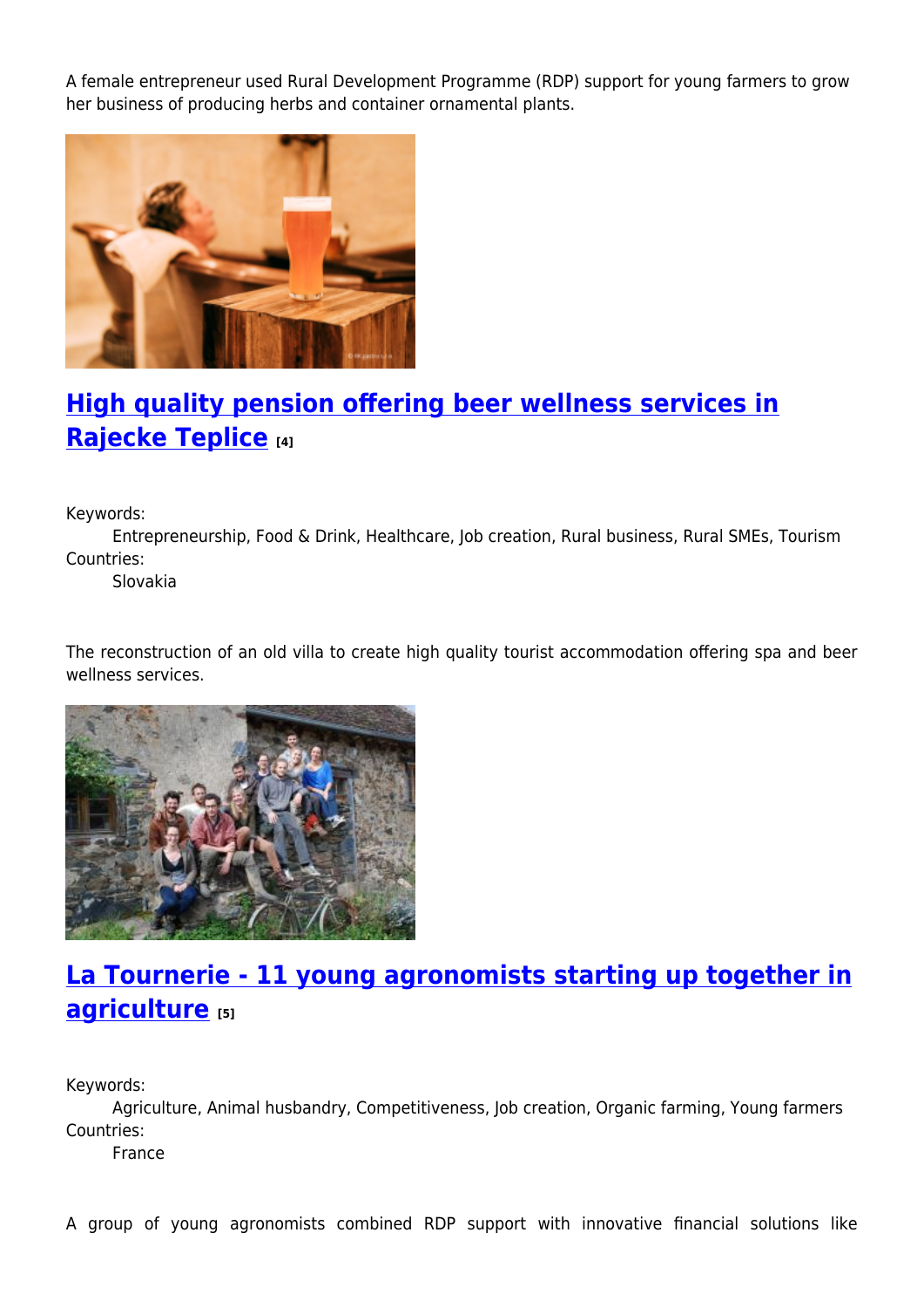crowdfunding to develop a self-sufficient farm growing local, quality organic products.



# **[Young farmer start-up in French Guyana](https://enrd.ec.europa.eu/projects-practice/young-farmer-start-french-guyana_en) [6]**

Keywords: Agriculture, Job creation, Women, Young farmers Countries: France

A young female farmer used RDP support to develop a farm business that would provide her with sufficient income in order to become a full time farmer.



## **[Diversifying a national cultural monument into a recreation](https://enrd.ec.europa.eu/projects-practice/diversifying-national-cultural-monument-recreation-centre_en) [centre](https://enrd.ec.europa.eu/projects-practice/diversifying-national-cultural-monument-recreation-centre_en) [7]**

Keywords:

Culture, Diversification, Entrepreneurship, Job creation, Rural SMEs Countries:

Slovakia

unique military fortress complex, listed as the national cultural monument, was turned into an attractive recreational and relaxation centre Kortina.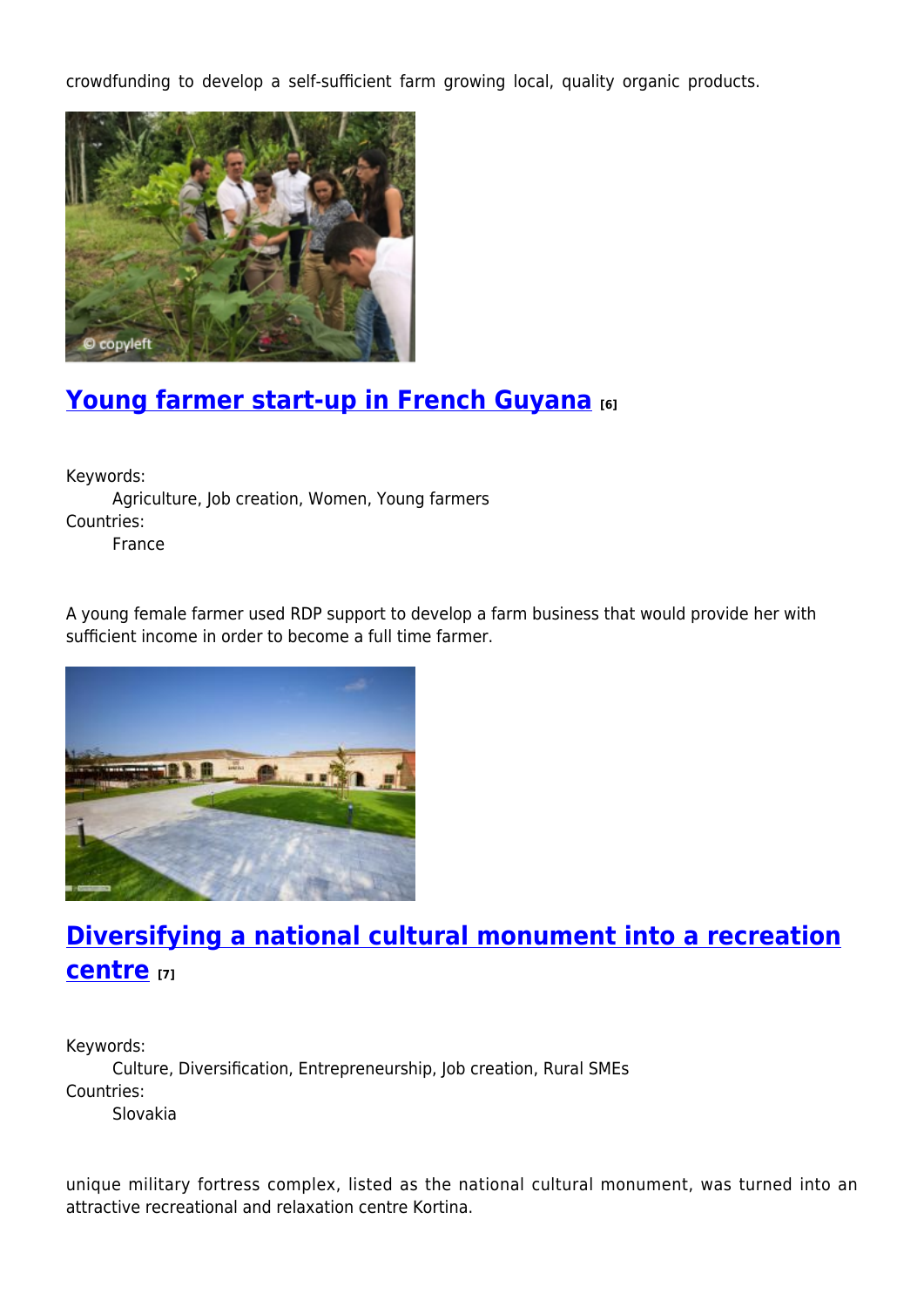

# **[Setting up a business incubator in an area suffering from](https://enrd.ec.europa.eu/projects-practice/setting-business-incubator-area-suffering-high-unemployment_en) [high unemployment](https://enrd.ec.europa.eu/projects-practice/setting-business-incubator-area-suffering-high-unemployment_en) [8]**

Keywords:

Diversification, Entrepreneurship, Job creation, Rural business, Rural SMEs Countries:

Slovakia

A company that was focused on field crops diversified its activities by setting up a business incubator to boost the economic development of an area with high unemployment.



### **[A feasibility study to upscale a biocomposite production line](https://enrd.ec.europa.eu/projects-practice/feasibility-study-upscale-biocomposite-production-line_en) [9]**

Keywords:

Bioeconomy, Entrepreneurship, Innovation, Job creation, Rural business Countries:

Finland

A start-up business in Finland used RDP financing to carry out a feasibility study which helped lower the risks in upscaling their production capacity of biocomposites.